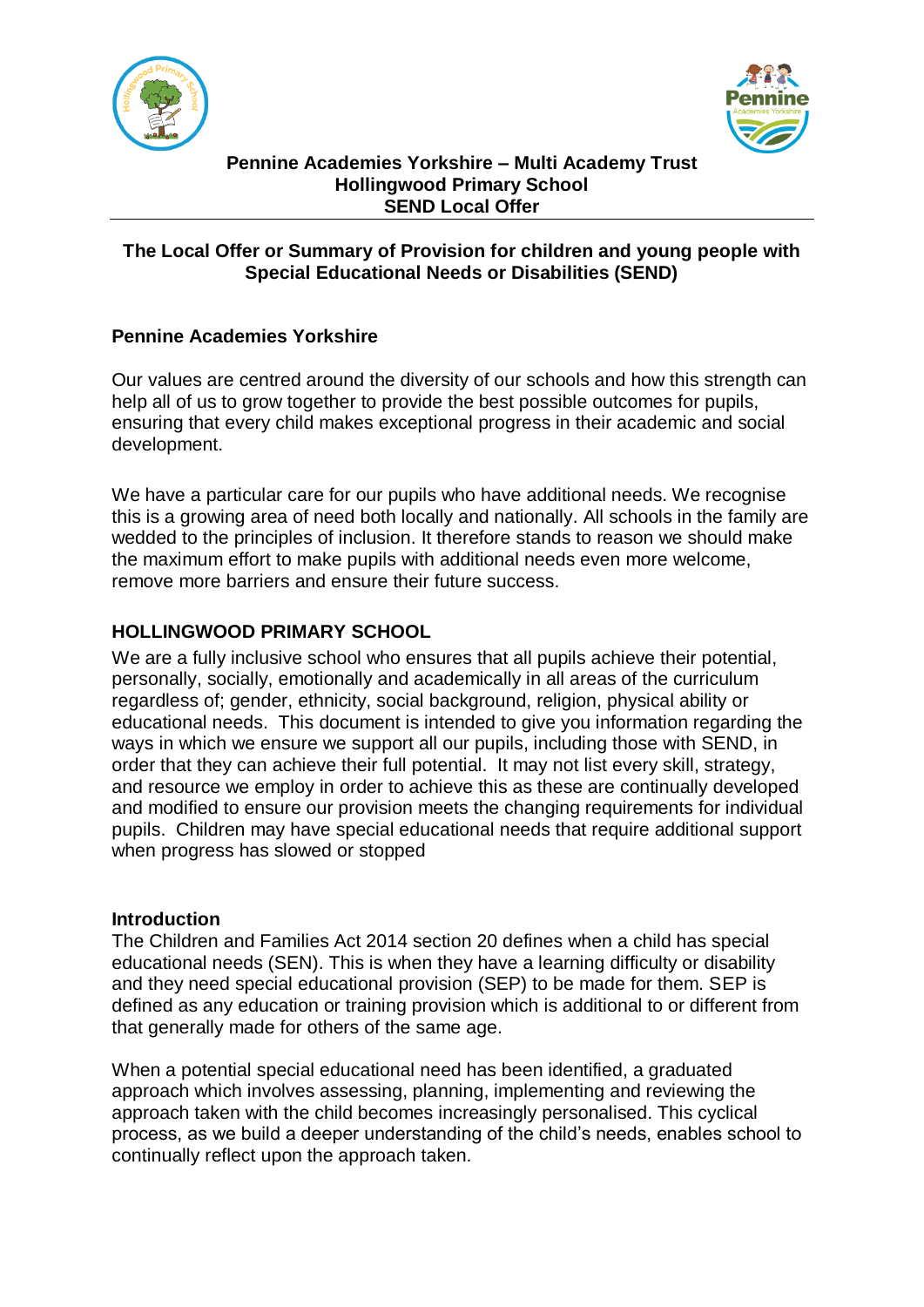



The graduated approach based on the guidance from Bradford Metropolitan District Council's Children's Services for SEN is used to inform the provision in place for each child identified as having special educational needs. This is based on a three range structure which takes account of the following areas of need: Autistic Spectrum Condition, Speech, Language and Communication Needs, Moderate Learning Needs, Specific Learning Needs, Behavioural, Social and Emotional Needs, Hearing Impairments, Visual Impairment, Multisensory Impairment and Physical Difficulties.

Hollingwood Primary School provides provision for students until the threshold of an Education, Health and Care Plans (EHCP) are required. This is provided for each area of SEND. If a child is awarded an EHCP, the support provided in school will follow the detailed provision in the plan.

#### **School Details**

| <b>School Name</b>                    | <b>Hollingwood Primary School</b>                                                                                                                                                                                                                                                                                                                                                                                                                      |  |
|---------------------------------------|--------------------------------------------------------------------------------------------------------------------------------------------------------------------------------------------------------------------------------------------------------------------------------------------------------------------------------------------------------------------------------------------------------------------------------------------------------|--|
| <b>School SENDCO</b>                  | Jane Peniston                                                                                                                                                                                                                                                                                                                                                                                                                                          |  |
| <b>SEND Trustee</b>                   | Deirdre Bailey                                                                                                                                                                                                                                                                                                                                                                                                                                         |  |
| Type of School                        | <b>Mainstream Primary</b>                                                                                                                                                                                                                                                                                                                                                                                                                              |  |
| Accessibility                         | Full wheelchair access                                                                                                                                                                                                                                                                                                                                                                                                                                 |  |
| Agencies that can<br>be Accessed      | Speech and Language Service<br><b>Educational Psychologist</b><br>Specialist Advisory Teachers from Local Authority e.g.<br>learning difficulties teacher, autism specialists, specialist<br>teachers for children with social, emotional, behavioural<br>difficulties<br>Physical and Medical team<br>Hearing impairment team<br>Visual impairment team<br>Early years SEND specialist team<br><b>School Nurse</b><br><b>Community Paediatricians</b> |  |
|                                       | <b>CAMHS (Child Adolescent Mental Health Services)</b><br>Bereavement, domestic violence support groups                                                                                                                                                                                                                                                                                                                                                |  |
| Provision Unique to<br>School         | Authority Lead Resourced Provision for SEMH                                                                                                                                                                                                                                                                                                                                                                                                            |  |
| Consultation with<br>Parents          | Parents evening twice annual, plus an open evening in the<br>last term. Children on the SEND register meet with the<br>SENDCO each term to discuss targets.                                                                                                                                                                                                                                                                                            |  |
| Before and after<br>school activities | Open to all children, the activities differ each half term                                                                                                                                                                                                                                                                                                                                                                                             |  |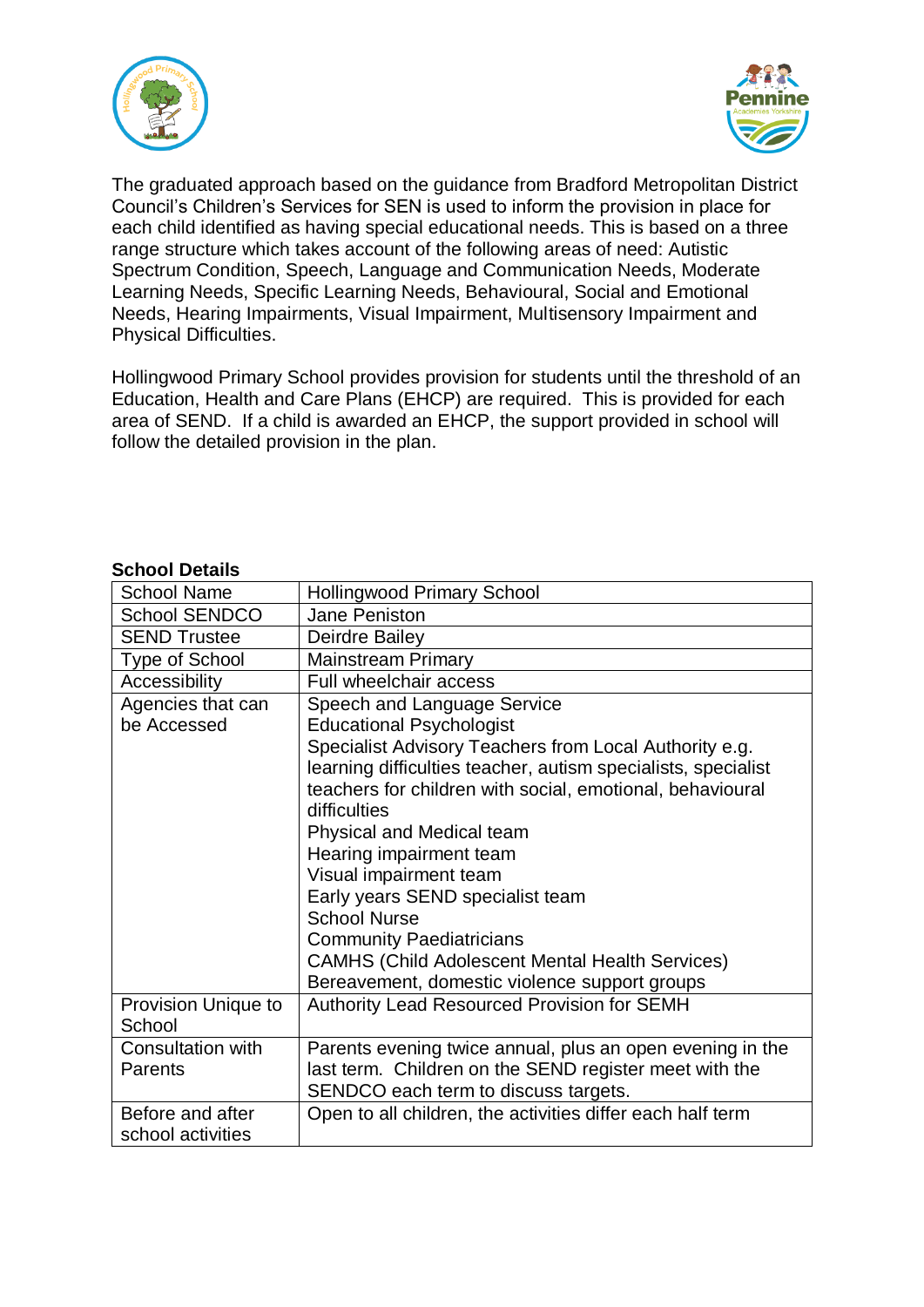



# **Information about Special Education Provision at Hollingwood Primary School**

# **Individuals in School Responsible for SEND Provision**

## **The SENDCO is responsible for:**

Coordinating all the support for children with special educational needs or disabilities (SEND) and developing the school's SEND Policy and provision mapping to make sure all children get a consistent, high quality response to meeting their needs in school.

Ensuring that you are:

- involved in supporting your child's learning
- kept informed about the support your child is getting
- **•** involved in reviewing how they are doing.
- Liaising with all the other people who may be coming into school to help support your child's learning e.g. Speech and Language Therapy, Educational Psychology.
- Updating the school's SEND register (a system for ensuring all the SEND needs of pupils in this school are known) and making sure that there are excellent records of your child's progress and needs.
- Providing specialist support for teachers and support staff in the school so they can help children with SEND in the school achieve the best progress possible.

# **The class/subject teacher is responsible for:**

- Quality First Teaching.
- Checking on the progress of your child and identifying, planning and delivering any additional help your child may need (this could be things like targeted work, additional support) and letting the SENDCO know as necessary.
- Writing My Support Plans where required and sharing and reviewing these with parents at least once each term and planning for the next term.
- **Ensuring that all staff working with your child in school are supported to** deliver the planned provision for your child, so they can achieve the best possible progress – this may involve the use of additional adults, outside specialist help and specially planned work and resources.
- **Ensuring that the school's SEND Policy is followed in their classroom and for** all the pupils they teach with any SEND.

# **The Headteacher is responsible for:**

- The day to day management of all aspects of the school this includes the support for children with SEND.
- **The Headteacher will give responsibility to the SENDCO and class teachers** but is still ultimately responsible for ensuring that your child's needs are met.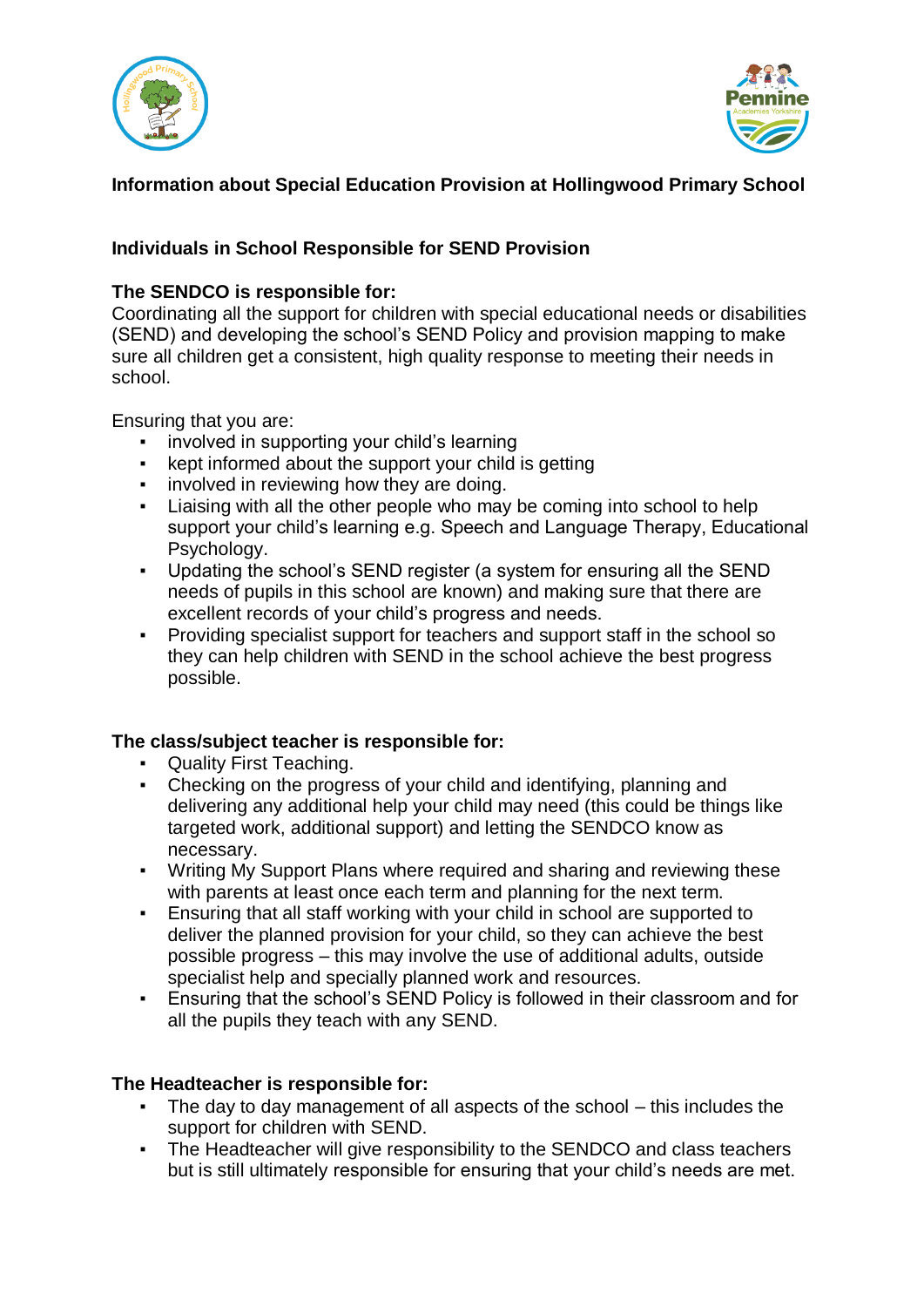



The Headteacher must make sure that the Governing Body is kept up to date about any issues in the school relating to SEND.

## **The SEND Governor is responsible for:**

Making sure that the necessary support is made for any child who attends the school who has SEND.

## **Identification**

If you as a parent have concerns about your child's progress you should speak to your child's class teacher in the first instance. If the school has concern about your child's learning and they are identified as not making expected progress or has additional needs the school will set up a meeting to discuss this with you in more detail and to:

- **Share initial concerns between school and home**
- Review the provision that has been in place for your child and the impact of this provision
- **EXECT** Arrange additional support or interventions your child may need
- Discuss any further referrals to other professionals if necessary
- Explain and agree the review process that will be in place for your child

#### **Additional Support**

The school budget, received from Bradford Local Authority, includes money for supporting children with SEND. The Headteacher decides on the budget for Special Educational Needs and Disabilities in consultation with the school governors on the basis of the needs in the school. The Headteacher and the SENDCO review the information they have regarding the SEND requirements of the school, including; the children getting extra support already, the children needing extra support, the children who have been identified as not making as much progress as would be expected, deciding what resources/training and support are needed. All resources/training and support are reviewed regularly and changes made as appropriate.

Bradford Council have identified multiple categories for pupils with SEND. Within a mainstream school it is expected that provision will be made for pupils up to the threshold of an EHCP. We would also support pupils in receipt of an EHCP which names our school, which would show that the Local Authority and school agree that the needs of the child can be met within our setting.

## **Supporting the Parent**

We recognise the importance of supporting you as parents and carers and have the following support in place:

▪ The class teacher is regularly available to discuss your child's progress or any concerns you may have and to share information about what is working well at home and school so similar strategies can be used.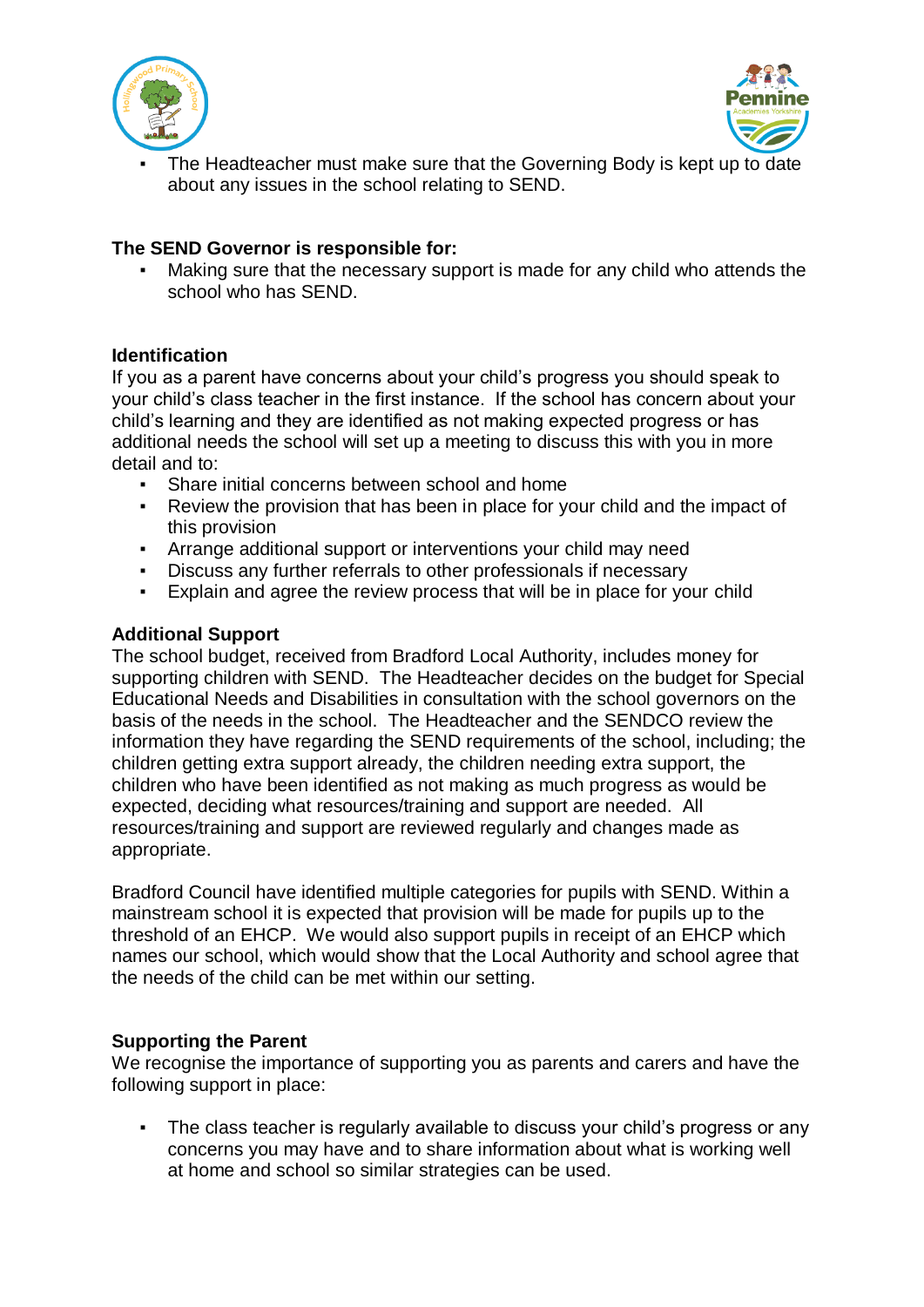



- The SENDCO is available to meet with you to discuss your child's progress or any concerns/worries you may have.
- All information from outside professionals will be discussed with you with the person involved directly, or where this is not possible, in a report.
- My Support Plans will be reviewed with your involvement each term as appropriate.
- Homework will be adjusted as needed to your child's individual needs.
- A home/school contact book may be used to support communication with you, when this has been agreed to be useful for you and your child.
- There are a number of parent support groups such as Parent Partnership (SENDIASS) and Bradford Families Information Service.

## **Supporting the Child**

The support on offer to your child is like them, unique. We tailor our strategies to support the individual. But they will follow the approaches detailed below:

| Your child will receive | <b>Quality First Teaching</b>                         |
|-------------------------|-------------------------------------------------------|
| Your child may receive  | Specific small group work                             |
|                         | Specific targeted work on an individual basis as part |
|                         | of a small group                                      |
|                         | Specialist individual support or sessions from        |
|                         | specialist teachers or other professionals            |
|                         | Specified 1:1 support during lessons and or/          |
|                         | playtimes                                             |

| <b>Other Special Teams</b> | <b>Autism Spectrum Team</b>                         |
|----------------------------|-----------------------------------------------------|
| who may support your       | <b>School Nursing Team</b>                          |
| <b>Child</b>               | <b>School Nursing Team</b>                          |
|                            | <b>Cognition and Learning Service</b>               |
|                            | <b>Educational Psychology Team</b>                  |
|                            | <b>Child and Adolescent Mental Health Service</b>   |
|                            | (CAMHS)                                             |
|                            | Health Services as appropriate                      |
|                            | Behavioural, Emotional and Social Difficulties Team |

## **More Information**

For more information about SEND at Hollingwood Primary School please contact the school:

[j.peniston@hps.paymat.org,](mailto:j.peniston@hps.paymat.org) call school office 01274 575353

To find more information about SEND at Pennine Academies Yorkshire please contact the school: [m.sellers@paymat.org](mailto:m.sellers@paymat.org)